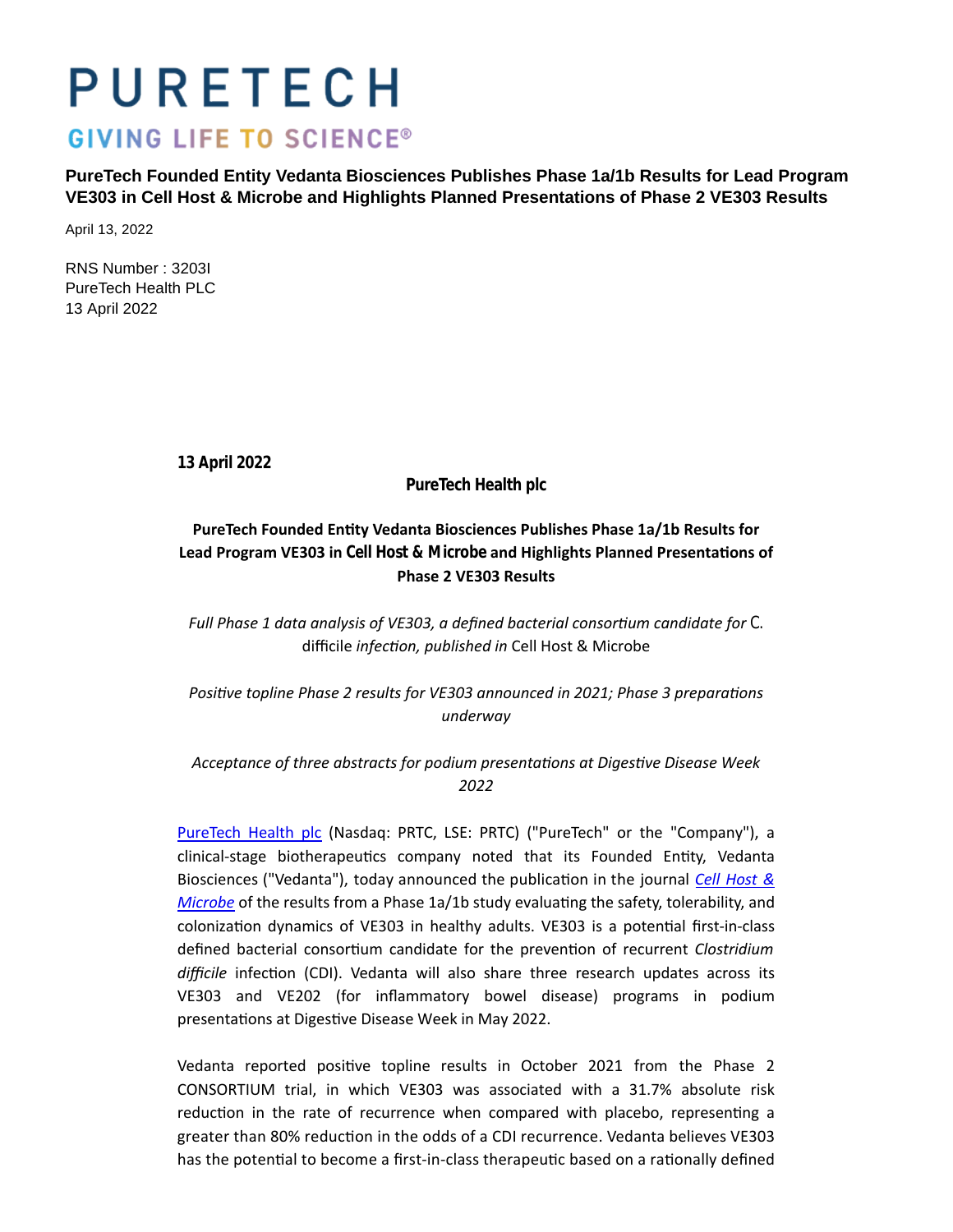bacterial consortium.

The *Cell Host & Microbe* paper, "Colonization of the Live Biotherapeutic Product VE303 and Modulation of the Microbiota and Metabolites in Healthy Volunteers," details the results of a first-in-human Phase 1a/1b dose-escalation study of VE303 in healthy adults. VE303 was observed to be generally well-tolerated at all doses tested and to colonize optimally if dosed over multiple days after vancomycin pretreatment. The work illuminates some fundamental features of the colonization dynamics of a live biotherapeutic product (LBP) that may be generalizable. Specifically, it shows that the proportion of LBP strains that colonize, as well as the abundance and durability of colonizaƟon, can be significantly improved by the use of a higher dose, longer duration of dosing, and pretreatment with a short course of antibiotics to create an ecological niche for engraftment. VE303 colonization was associated with earlier and increased concentrations of secondary bile acids and short-chain fatty acids, and promoted the establishment of a microbiota community known to resist enteric pathogen colonization.

Vedanta will present three abstracts at Digestive Disease Week (DDW) 2022, held virtually and in person in San Diego, California, from May 21-24, 2022. Two of the abstracts are focused on VE303 Phase 2 topline results in CDI and one abstract is focused on VE202, a defined bacterial consortium candidate being developed as an oral treatment for inflammatory bowel disease.

The full text of the announcement from Vedanta is as follows:

## **Vedanta Biosciences Publishes Phase 1a/1b Results for Lead Program VE303 in** *Cell Host & Microbe* and Highlights Planned Presentations of Phase 2 VE303 Results

Full Phase 1 data analysis of VE303, a defined bacterial consortium candidate for C. difficile *infecƟon, published in* Cell Host & Microbe

## *Positive topline Phase 2 results for VE303 announced in 2021; Phase 3 preparations underway*

## *Acceptance of three abstracts for podium presentaƟons at DigesƟve Disease Week 2022*

**CAMBRIDGE, MA**, April 13, 2022 - [Vedanta Biosciences,](https://www.vedantabio.com/) a leading clinical-stage company developing a potential new category of oral therapies based on defined bacterial consortia, today announced the publication in the journal *[Cell Host &](https://urldefense.proofpoint.com/v2/url?u=https-3A__doi.org_10.1016_j.chom.2022.03.016&d=DwMGaQ&c=euGZstcaTDllvimEN8b7jXrwqOf-v5A_CdpgnVfiiMM&r=5W-h3wUECPWCgbczEzfmqZ3XHtmcwZLbQgtNrg57KPKPt8iIax9I47YKVscXm9rB&m=1ynoAA8V3OuPIcB5TjzU2NPKR_NI-FOQXaBIF0xjgrY&s=Y66LuZKt0h3FKudGmlZS65CA7PEt9yMCJI77_FZbrcA&e=) Microbe* of the results from a Phase 1a/1b study evaluating the safety, tolerability, and colonization dynamics of VE303 in healthy adults. VE303 is a potential first-in-class defined bacterial consortium candidate for the prevention of recurrent *Clostridium* difficile infection (CDI). The company will also share three research updates across its VE303 and VE202 (for inflammatory bowel disease) programs in podium presentations at Digestive Disease Week in May 2022.

"In this publication of our Phase 1 results, we show that we were able to precisely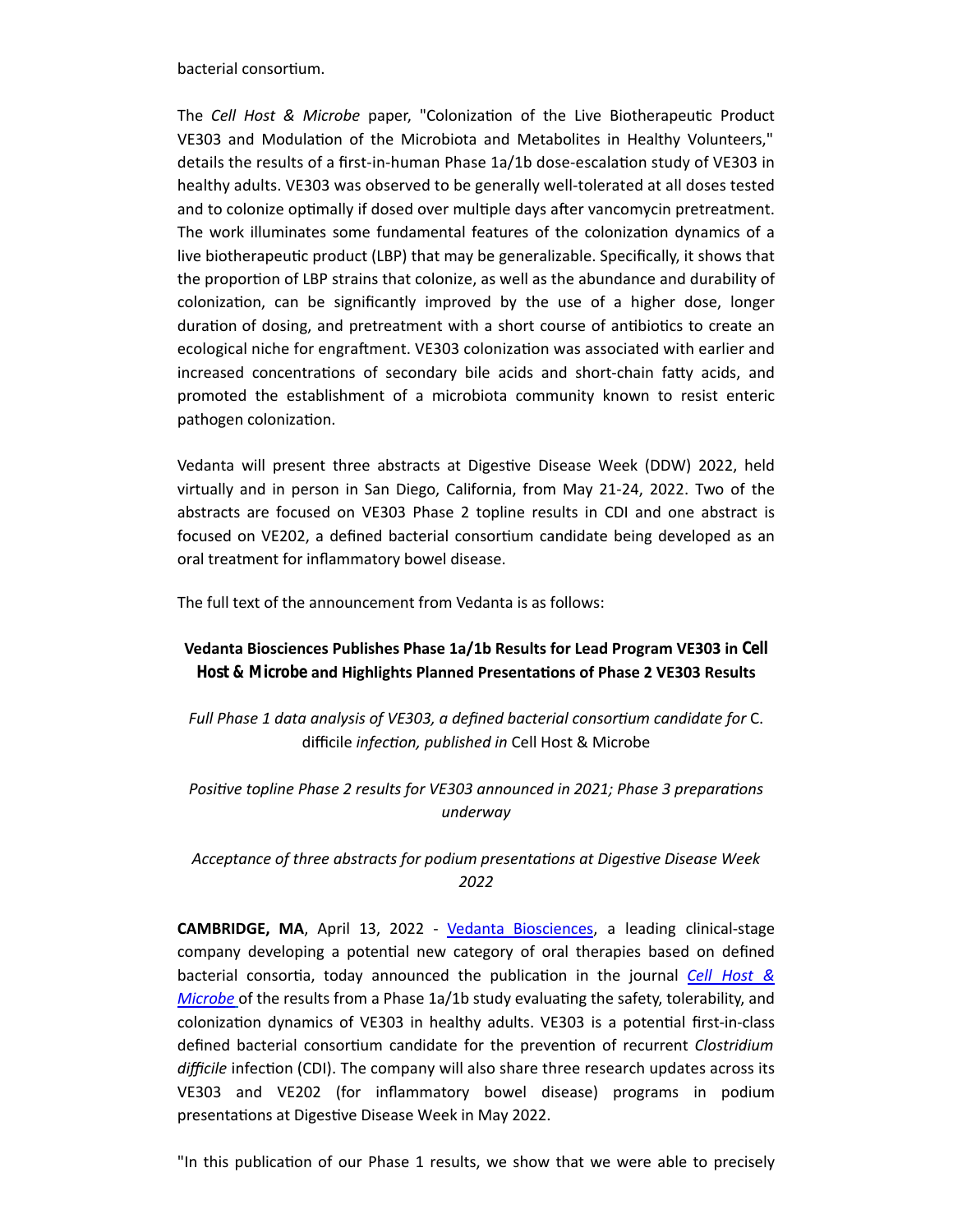quantify the colonization dynamics of microbiome-directed agents based on defined bacterial consortia, such as VE303, and identify key factors that drive better colonization," said Bernat Olle, Ph.D., Co-Founder and Chief Executive Officer of Vedanta Biosciences. Colonization dynamics are analogous to traditional drug pharmacokinetics and refer to the growth and persistence over time of bacterial strain populations in the human gut.

"This allows us to quantitatively describe the relationship between drug exposure and effect, which may enable optimized treatment regimens and rational analysis of clinical data. This predictability is missing from older approaches that rely on human donors, as the dose and identity of bacterial species vary widely with each fecal donation," continued Dr. Olle. "In our subsequent Phase 2 study of VE303 in CDI, we showed that better colonization correlates with greater likelihood of sustained clinical cure. Together, we believe these results offer a more rational path forward for clinical development of microbiome-directed medicines."

#### **Phase 1a/1b study results**

The *Cell Host & Microbe* paper, "Colonization of the Live Biotherapeutic Product VE303 and Modulation of the Microbiota and Metabolites in Healthy Volunteers," details the results of a first-in-human Phase 1a/1b dose-escalation study of VE303 in healthy adults. VE303 was observed to be generally well-tolerated at all doses tested and to colonize optimally if dosed over multiple days after vancomycin pretreatment. The work illuminates some fundamental features of the colonization dynamics of a live biotherapeutic product (LBP) that may be generalizable. Specifically, it shows that the proportion of LBP strains that colonize, as well as the abundance and durability of colonizaƟon, can be significantly improved by the use of a higher dose, longer duration of dosing, and pretreatment with a short course of antibiotics to create an ecological niche for engraftment. VE303 colonization was associated with earlier and increased concentrations of secondary bile acids and short-chain fatty acids, and promoted the establishment of a microbiota community known to resist enteric pathogen colonization.

#### **DigesƟve Disease Week 2022 abstract acceptances**

Vedanta will present three abstracts at Digestive Disease Week (DDW) 2022, held virtually and in person in San Diego, California, from May 21-24, 2022. Two of the abstracts are focused on VE303 Phase 2 topline results in CDI and one abstract is focused on VE202, a defined bacterial consortium candidate being developed as an oral treatment for inflammatory bowel disease.

Details of the presentations are as follows:

Abstract Title: An 8-strain, rationally defined bacterial consortium, VE303, reduces the risk of *Clostridioides difficile* infection (CDI) recurrence compared with placebo in adults at high risk for recurrence: Results of the phase 2 CONSORTIUM study **Presenter:** Thomas Louie, M.D.

**Session Type:** Research Forum

**Session Title:** Mechanisms and Efficacy of Microbial Therapeutics in Infectious and Functional GI Diseases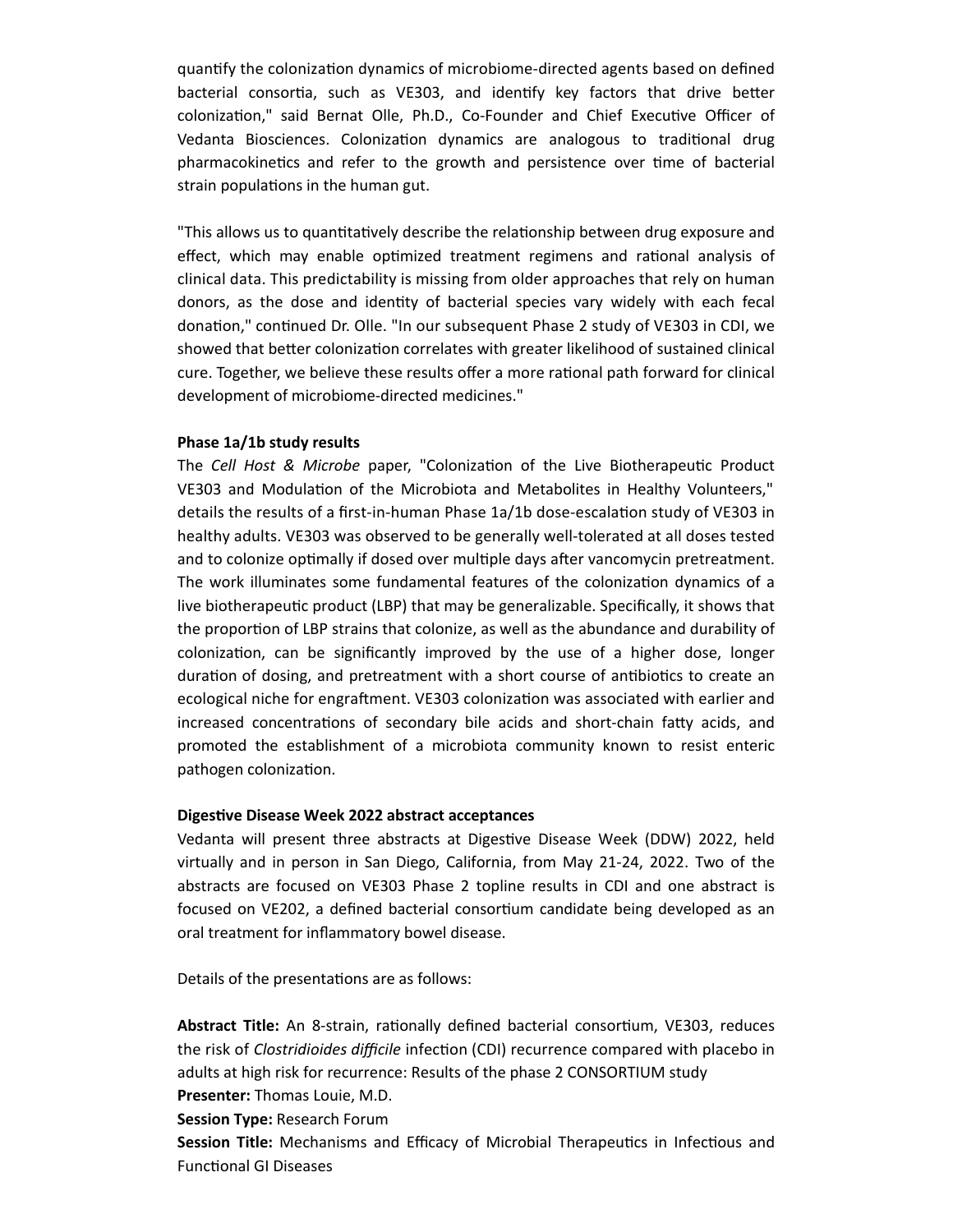**Session Date and Time:** May 21, 2022, from 10:00 a.m. to 11:30 a.m. PDT **PresentaƟon Time:** 11:00 a.m. PDT

**Abstract Title:** Durable colonization of the rationally designed live biotherapeutic products VE202 and VE818 in healthy volunteers **Presenter:** Emily Crossette, Ph.D. **Session Type:** Research Forum **Session Title:** The Role of the Microbiome in IBD **Session Date and Time:** May 22, 2022, from 2:00 p.m. to 3:30 p.m. PDT **Presentation Time:** 3:15 p.m. PDT

Abstract Title: Rapid and durable colonization of VE303 in *Clostridioides difficile* infection (CDI) patients is associated with clinical efficacy: Results of the phase 2 CONSORTIUM study **Presenter:** Rajita Menon, Ph.D.

**Session Type:** Research Forum

**Session Title:** Diagnostic and Therapeutic implications of Gut Microbiome in Diarrheal Disorders including *C. difficile* Infection

**Session Date and Time:** May 24, 2022, from 8:00 a.m. to 9:30 a.m. PDT **Presentation Time: 8:15 a.m. PDT** 

#### **About VE303**

VE303 is a defined bacterial consortium therapeutic candidate designed for the prevention of recurrent *Clostridioides difficile* infection (rCDI). It consists of eight strains that were rationally selected using Vedanta's discovery engine. VE303 is produced from pure, clonal bacterial cell banks, which yield a standardized drug product in powdered form and bypasses the need to rely on direct sourcing from donor fecal material of inconsistent composition. Vedanta reported positive topline results in October 2021 from the Phase 2 CONSORTIUM trial, in which VE303 was associated with a 31.7% absolute risk reduction in the rate of recurrence when compared with placebo, representing a greater than 80% reduction in the odds of a CDI recurrence. Vedanta believes VE303 has the potential to become a first-in-class therapeutic based on a rationally defined bacterial consortium. Vedanta Biosciences received a \$5.4 million research grant from the Combating Antibiotic Resistant Bacteria Biopharmaceutical Accelerator (CARB-X) in 2017 and a contract of up to \$76.9 million from Biomedical Advanced Research and Development Authority (BARDA) in 2020 to support clinical studies of VE303. VE303 was granted Orphan Drug Designation in 2017 by the U.S. Food and Drug Administration (FDA) for the prevention of recurrent CDI.

#### **About VE202**

VE202 is a first-in-class, orally administered, defined bacterial consortium therapeutic candidate for the treatment of inflammatory bowel disease (IBD). It consists of 16 bacterial strains of the Clostridia class that were rationally selected. It is designed to induce immune tolerance in the gut, reverse the gut microbiota abnormalities that are common in patients with IBD, and strengthen the epithelial barrier. Results describing the biology and candidate selection of VE202 were previously described in multiple publications in *Science* and *Nature*. In a Phase 1 study conducted in healthy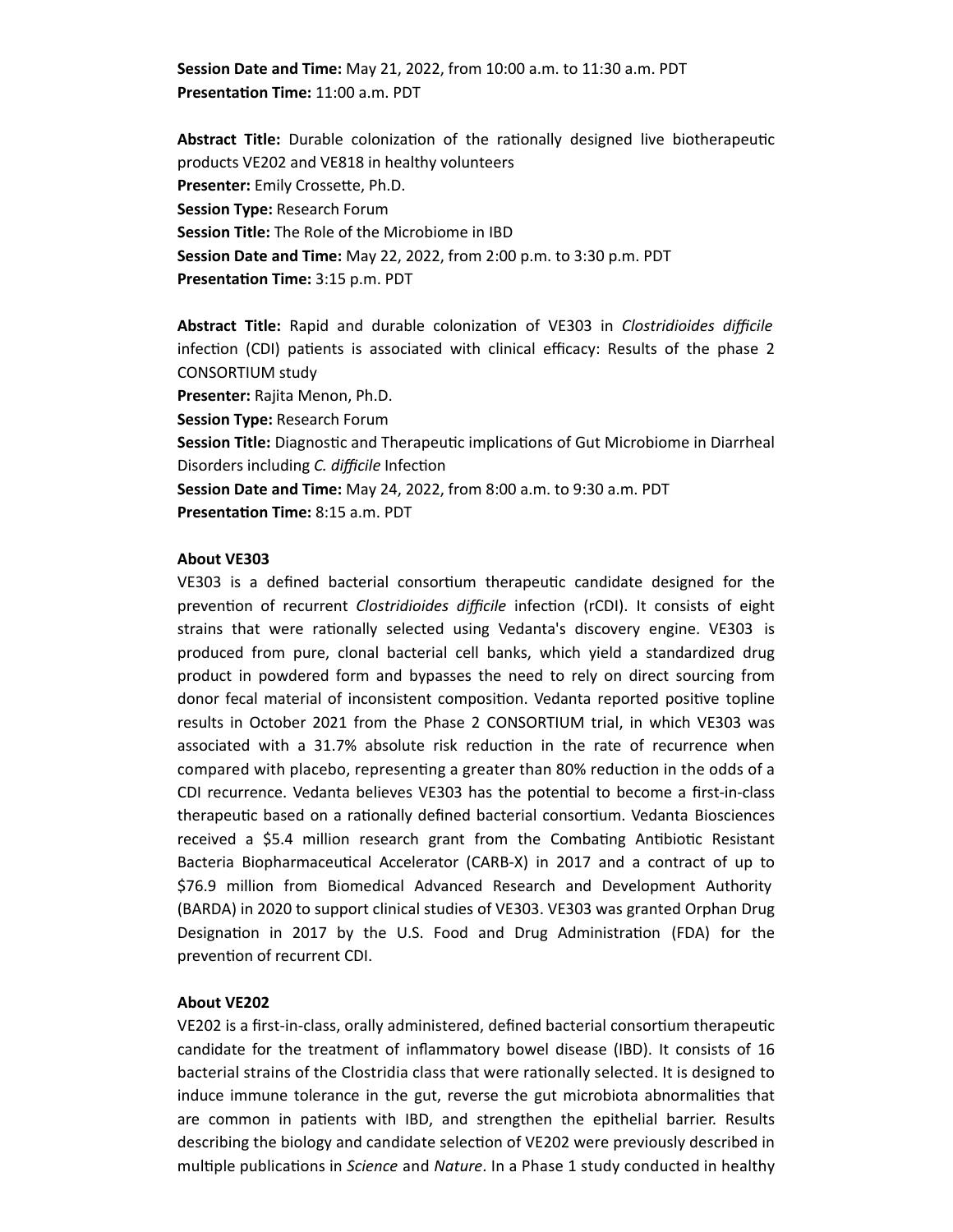adults, VE202 colonized abundantly following a short course of antibiotic pretreatment, with most strains detected in stool samples from most study participants within 1 week and persisting through the final sample at Week 24. Multiple-day dosing led to significantly greater and more durable colonization than did single-day dosing. VE202 was also well tolerated, with most adverse events unrelated to study treatment, gastrointestinal in nature, and of mild or moderate intensity.

#### **About Vedanta Biosciences**

[Vedanta Biosciences](http://www.vedantabio.com/) is leading the development of a potential new category of oral therapies based on defined consortia of bacteria isolated from the human microbiome and grown from pure clonal cell banks. The company's clinical-stage pipeline includes product candidates being evaluated for the treatment of high-risk *C. difficile* infecƟon, inflammatory bowel diseases, oncology, liver disease, and food allergy. These investigational therapies are grounded in pioneering research published in leading journals including *[Science,](http://science.sciencemag.org/content/331/6015/337) [Nature,](https://www.nature.com/articles/nature12331)* and *[Cell](https://www.ncbi.nlm.nih.gov/pubmed/26411289)* - to idenƟfy beneficial bacteria that live symbiotically within the healthy human gut, fight pathogens and induce a range of potent immune responses. Vedanta Biosciences controls a foundational portfolio of more than 45 patents and has built what it believes to be the world's biggest library of bacteria derived from the human microbiome. Proprietary capabilities include deep expertise in consortium design, vast datasets from human interventional studies and cGMP-compliant manufacturing of oral live biotherapeutic candidates containing pure, clonally derived bacterial consortia in powdered form. Vedanta Biosciences was founded by **PureTech Health** (Nasdaq: PRTC, LSE: PRTC) and a global team of scientific co-founders who pioneered Vedanta's modern understanding of the cross-talk between the microbiome and the immune system.

#### **About PureTech Health**

PureTech is a clinical-stage biotherapeutics company dedicated to discovering, developing and commercializing highly differentiated medicines for devastating diseases, including inflammatory, fibrotic and immunological conditions, intractable cancers, lymphatic and gastrointestinal diseases and neurological and neuropsychological disorders, among others. The Company has created a broad and deep pipeline through the expertise of its experienced research and development team and its extensive network of scientists, clinicians and industry leaders. This pipeline, which is being advanced both internally and through PureTech's Founded Entities, is comprised of 25 therapeutics and therapeutic candidates, including two that have received both U.S. FDA clearance and European marketing authorization, as of the date of PureTech's most recently filed Half Year Report and corresponding Form 6-K. All of the underlying programs and platforms that resulted in this pipeline of therapeutic candidates were initially identified or discovered and then advanced by the PureTech team through key validation points based on the Company's unique insights into the biology of the brain, immune and gut, or BIG, systems and the interface between those systems, referred to as the BIG Axis.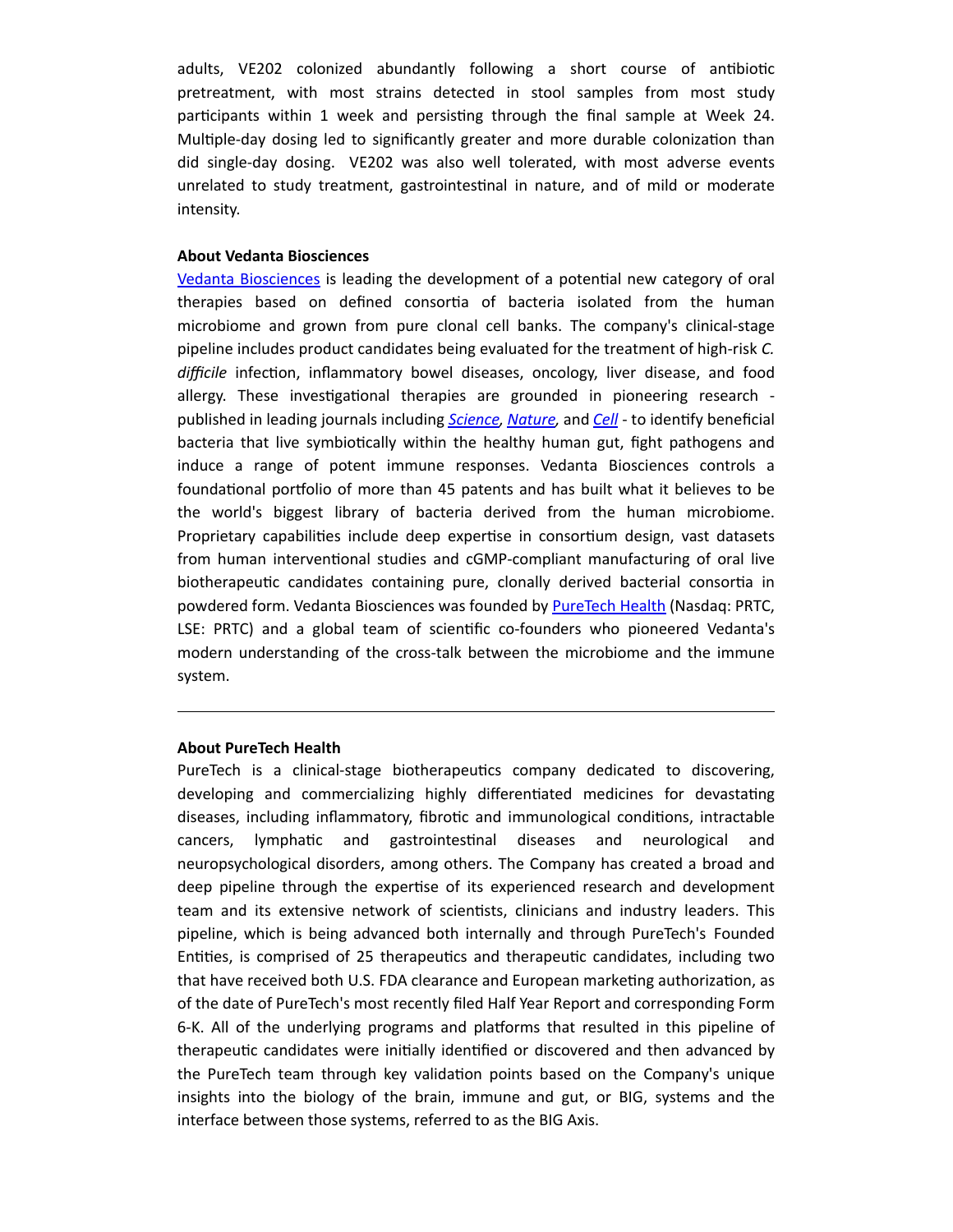For more information, visit [www.puretechhealth.com](http://www.puretechhealth.com/) or connect with us on Twitter @puretechh.

#### **CauƟonary Note Regarding Forward-Looking Statements**

This press release contains forward-looking statements within the meaning of the Private Securities Litigation Reform Act of 1995. All statements contained in this press release that do not relate to matters of historical fact should be considered forwardlooking statements, including without limitation statements that relate to Vedanta's future prospects, development plans, and strategies. The forward-looking statements are based on current expectations and are subject to known and unknown risks, uncertainƟes and other important factors that could cause actual results, performance and achievements to differ materially from current expectations, including, but not limited to, those risks, uncertainties and other important factors described under the caption "Risk Factors" in our Annual Report on Form 20-F for the year ended December 31, 2020 filed with the SEC and in our other regulatory filings. These forward-looking statements are based on assumptions regarding the present and future business strategies of the Company and the environment in which it will operate in the future. Each forward-looking statement speaks only as at the date of this press release. Except as required by law and regulatory requirements, we disclaim any obligation to update or revise these forward-looking statements, whether as a result of new information, future events or otherwise.

#### **Contact:**

**PureTech** Public Relations publicrelations@puretechhealth.com Investor RelaƟons [IR@puretechhealth.com](mailto:IR@puretechhealth.com)

**EU Media** Ben Atwell, Rob Winder +44 (0) 20 3727 1000 ben.atwell@FTIconsulting.com

**U.S. Media** Nichole Sarkis +1 774 278 8273 nichole@tenbridgecommunications.com